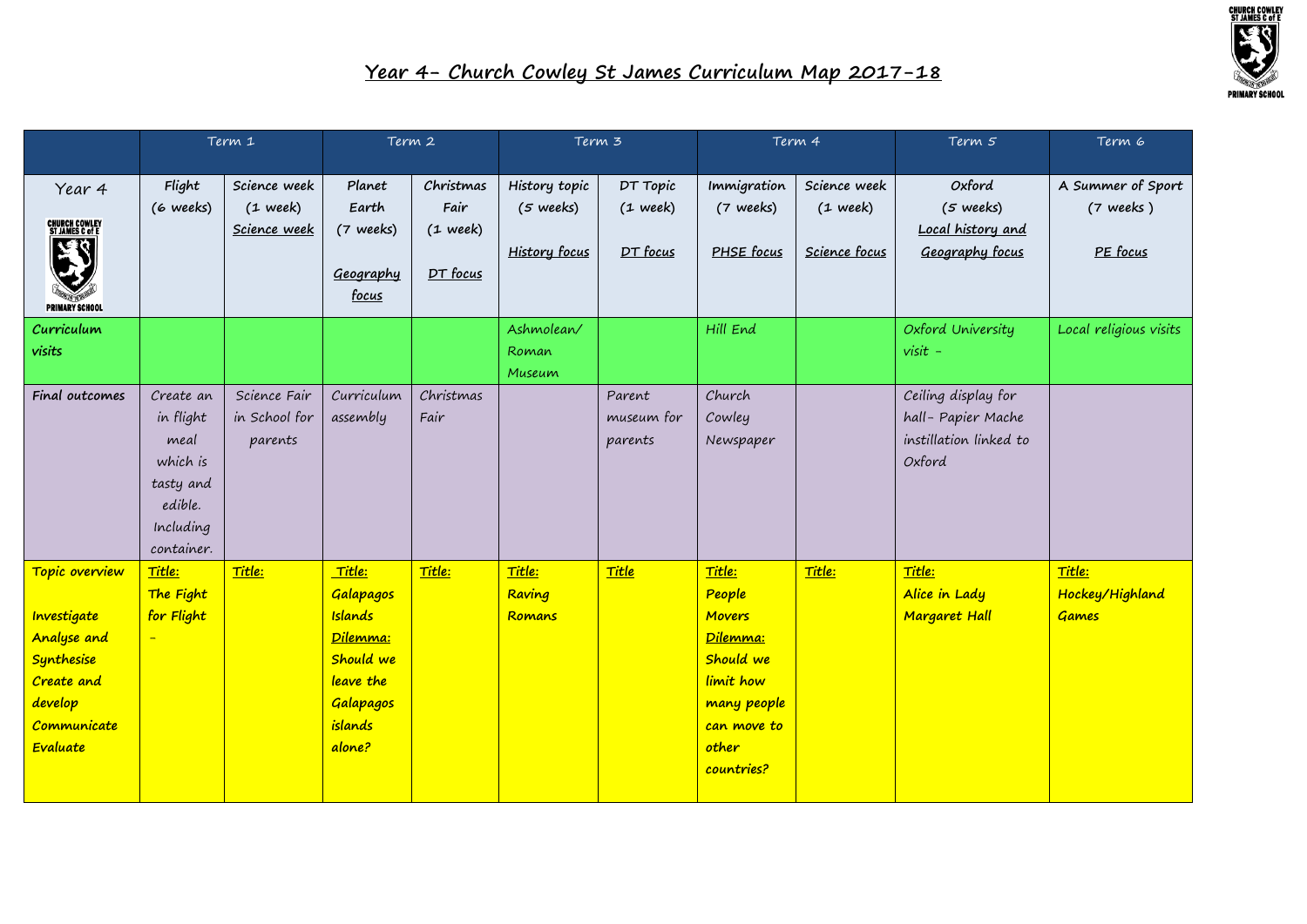

| Science<br>Physical<br>Education-<br>Real PE<br>Computing<br>History<br>Geography<br>Art<br>Design<br>Religious<br>Education | Look at the<br>work of a<br>range of<br>artists and<br>improve<br>their<br>mastery<br>techniques<br>Design,<br>make,<br>evaluate and<br>apply | Working<br>scientifically<br>Buzzers and<br>circuits | Location<br>knowledge<br>Place<br>knowledge<br>Human and<br>physical<br>Geography | Design,<br>make,<br>evaluate<br>and apply<br>technical<br>knowledge | Romans<br>Working<br>scientifically<br>(Investigation)                             | Develop<br><i>ideas</i> and<br>techniques<br>Design,<br>make,<br>evaluate<br>and apply<br>technical<br>knowledge |                               | Working<br>scientifically<br>(Investigation)<br>Electricity | Develop ideas and<br>techniques<br>Historical, events<br>people and places in<br>their own locality<br>Geography skills and<br>fieldwork | Living things and<br>their habitats<br>Cooking and<br>nutrition-Prepare<br>healthy dishes<br>safely |
|------------------------------------------------------------------------------------------------------------------------------|-----------------------------------------------------------------------------------------------------------------------------------------------|------------------------------------------------------|-----------------------------------------------------------------------------------|---------------------------------------------------------------------|------------------------------------------------------------------------------------|------------------------------------------------------------------------------------------------------------------|-------------------------------|-------------------------------------------------------------|------------------------------------------------------------------------------------------------------------------------------------------|-----------------------------------------------------------------------------------------------------|
| Voices<br>PHSCE-                                                                                                             | technical<br>knowledge                                                                                                                        |                                                      |                                                                                   |                                                                     | Sound                                                                              |                                                                                                                  |                               |                                                             |                                                                                                                                          |                                                                                                     |
| Jigsaw                                                                                                                       | Blogging - presenting through<br>research                                                                                                     |                                                      | Creating a 3D World                                                               |                                                                     | Movie Making<br>& Production<br>E-Safety week-<br>Relationships<br>unit technology | Movie Making<br>& Production                                                                                     | Creating a webpage            |                                                             | Game Creation -<br>Coding                                                                                                                | eBooks - Sports<br>leaflets                                                                         |
|                                                                                                                              | Jigsaw Unit-<br>Being me in<br>my world                                                                                                       | Jigsaw Unit-<br>Being me in<br>my world              | Jigsaw Unit-<br>Celebrating<br>difference                                         | Jigsaw<br>$Unit -$<br>Celebrating                                   | Jigsaw Unit-<br>Dreams and<br>Goals                                                | Jigsaw Unit-<br>Healthy Me                                                                                       | Jigsaw Unit-<br>Relationships | Jigsaw Unit-<br>Relationships                               | Jigsaw Unit-Changing<br>Me                                                                                                               | Jigsaw Unit-<br>Changing Me                                                                         |
|                                                                                                                              |                                                                                                                                               |                                                      |                                                                                   | difference                                                          |                                                                                    |                                                                                                                  |                               |                                                             |                                                                                                                                          |                                                                                                     |